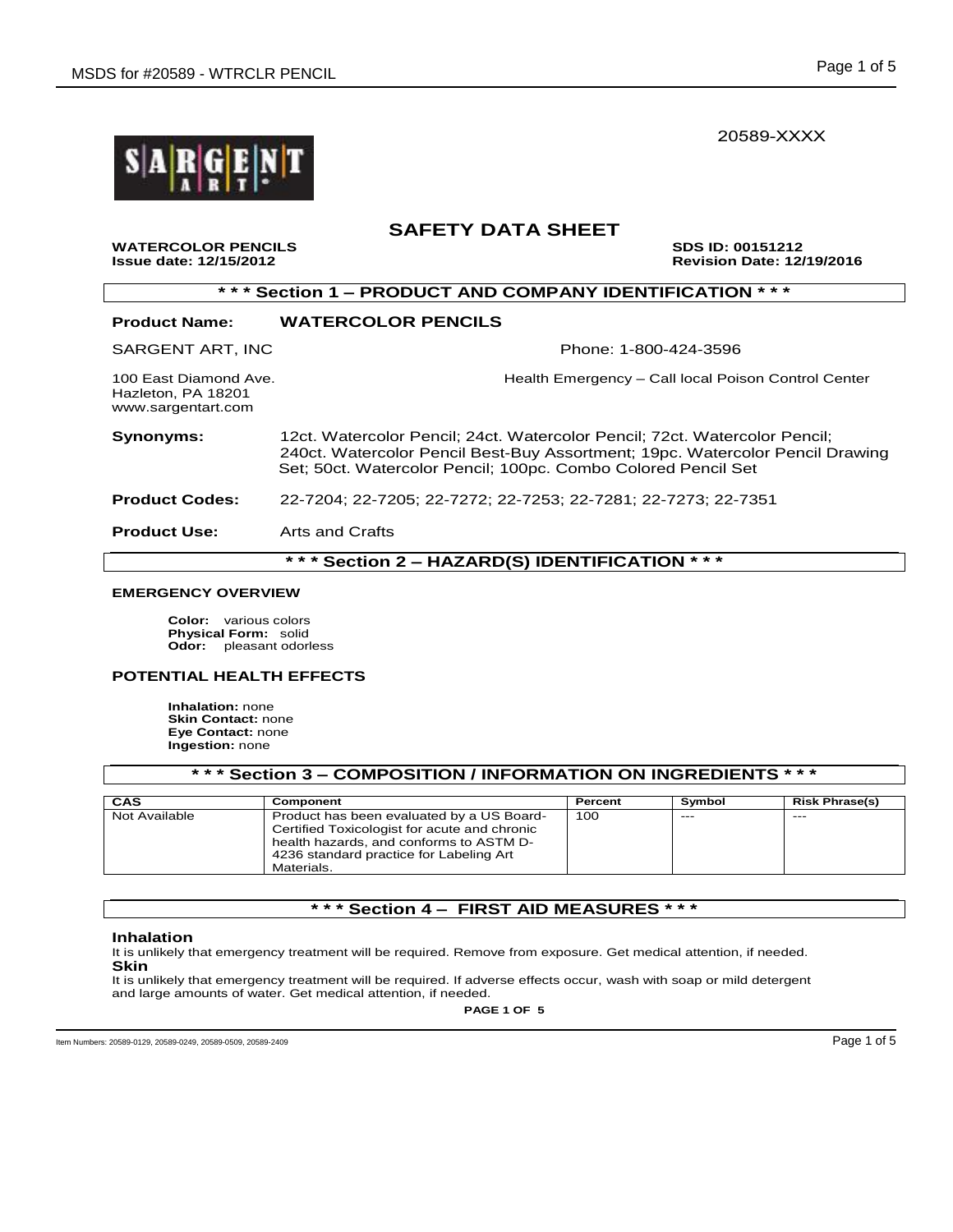

## **SAFETY DATA SHEET**

**WATERCOLOR PENCILS SDS ID: 00151212**

**Issue date: 12/15/2012 Revision Date: 12/19/2016**

#### **Eyes**

It is unlikely that emergency treatment will be required. Wash with large amounts of water or normal saline until no evidence of chemical remains (at least 15-20 minutes). Get medical attention immediately.

### **Ingestion**

Contact local poison control center or physician immediately.

#### **\* \* \* Section 5 – FIRE FIGHTING MEASURES \* \* \***

See Section 9 for Flammability Properties

#### **NFPA Ratings: Health:** 1 **Fire:** 1 **Reactivity:** 0 Hazard Scale:  $0 =$  Minimal  $1 =$  Slight  $2 =$  Moderate  $3 =$  Serious  $4 =$  Severe **Flammable Properties** Slight fire hazard. **Extinguishing Media** Regular dry chemical, carbon dioxide, water, regular foam **Fire Fighting Measures** Move container from fire area if it can be done without risk. Avoid inhalation of material or combustion byproducts.

### **\* \* \* Section 6 – ACCIDENTAL RELEASE MEASURES \* \* \***

#### **Occupational spill/release**

Collect spilled material in appropriate container for disposal.

### **\* \* \* Section 7 – HANDLING AND STORAGE \* \* \***

#### **Handling Procedures**

Use methods to minimize dust.

#### **Storage Procedures**

Store and handle in accordance with all current regulations and standards. See original containers for storage recommendations. Avoid heat, sparks and other sources of ignition. Keep separated from incompatible substances.

### **\* \* \* Section 8 – EXPOSURE CONTROLS / PERSONAL PROTECTION \* \* \***

#### **Component Exposure Limits**

ACGIH and EU have not developed exposure limits for any of this product's components. **Ventilation** Based on available information, additional ventilation is not required.

### **PERSONAL PROTECTIVE EQUIPMENT**

**Eyes/Face** Eye protection not required under normal conditions. **Protective Clothing** Protective clothing is not required under normal conditions. **Glove Recommendations** Protective gloves are not required under normal conditions.

**PAGE 2 OF 5**

Item Numbers: 20589-0129, 20589-0249, 20589-0509, 20589-2409 Page 2 of 5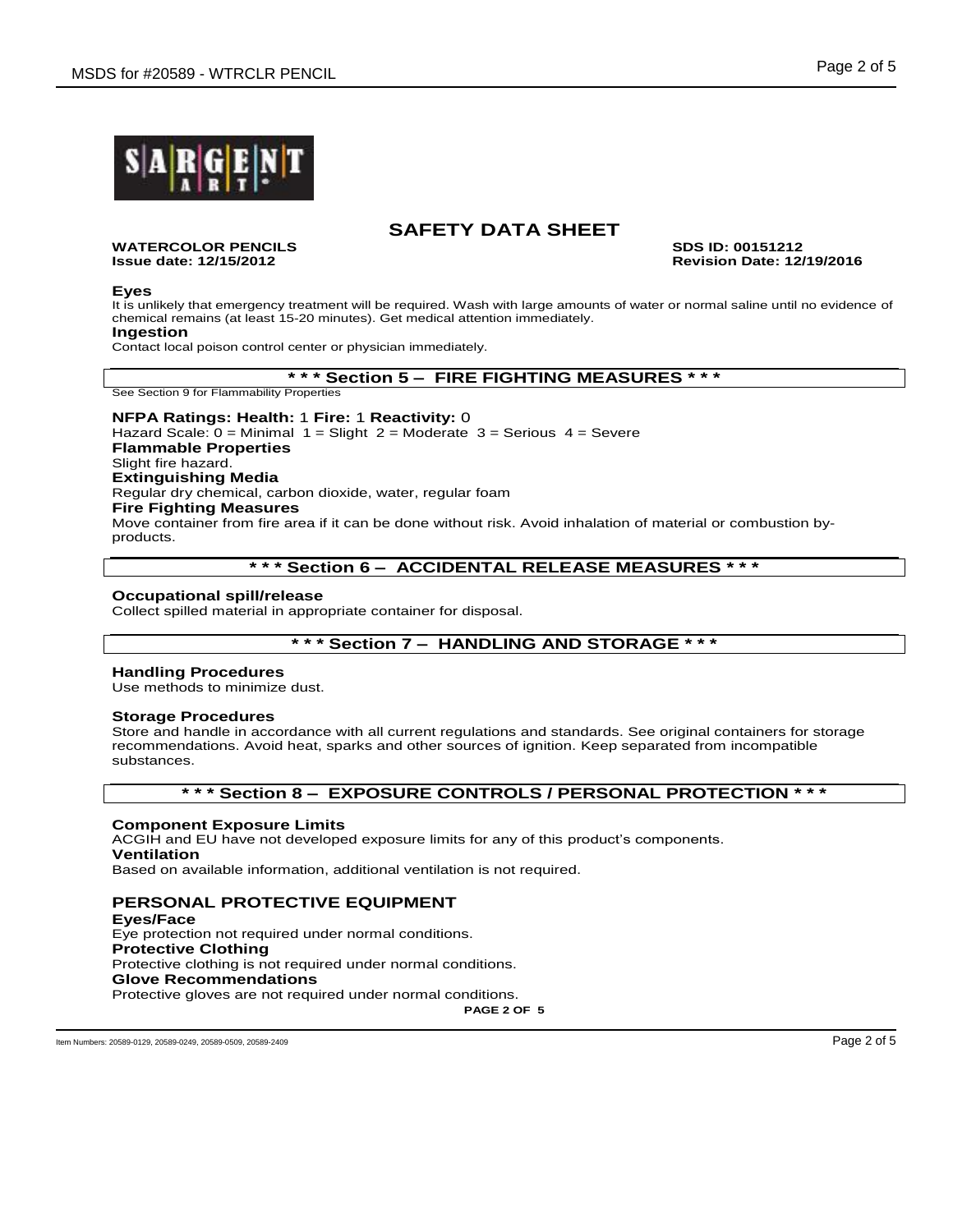

## **SAFETY DATA SHEET**

**WATERCOLOR PENCILS SDS ID: 00151212**

**Issue date: 12/15/2012 Revision Date: 12/19/2016**

#### **Respiratory Protection**

No respirator is required under normal conditions of use. Under conditions of frequent use or heavy exposure, respiratory protection may be needed.

### **\* \* \* Section 9 – PHYSICAL AND CHEMICAL PROPERTIES \* \* \***

**Boiling Point:<br>Viscosity:** 

**Not applicable** 

**Appearance:** Solid **Flash Point:** Not applicable **Physical State:** Solid **Flammability:** Not applicable **Physical Form:** Solid Solid **Vapor Pressure:** Not applicable<br> **Color:** Assorted colors **Vapor Density (air=1):** Not applicable **Color:** Assorted colors **Vapor Density (air=1):** Not applicable<br> **Color:** Not available **Coloring Evaporation Rate:** Not applicable **Odor:** Not available **Evaporation Rate:** Not applicable **Specific Gravity:<br>Density: pH:** Not applicable **Density:** Not available **Melting Point:** Mot available **Not available Water Solubility:** Not available **Freezing Point:** Not available **Freezing Point:** Not available **Freezing Point:** Not available **Coeff.Water/Oil Dist:** Not available

### **\* \* \* Section 10 – STABILITY AND REACTIVITY \* \* \***

#### **Chemical Stability** Stable at normal temperatures and pressure. **Conditions to Avoid** None reported. **Materials to Avoid** Oxidizing materials. **Decomposition Products** Oxides of carbon. **Possibility of Hazardous Reactions**

Will not polymerize.

#### **\* \* \* Section 11 – TOXICOLOGICAL INFORMATION \* \* \***

#### **Component Analysis – LD50/LC50**

The components of this material have been reviewed in various sources and no selected endpoints have been identified.

#### **RTECS Acute Toxicity (selected)**

The components of this material have been reviewed and RTECS publishes no data as of the date on this document.

#### **Component Carcinogenicity**

None of this product's components are listed be ACGIH, IARC, or DFG.

#### **RTECS Irritation**

The components of this material have been reviewed and RTECS publishes no data as of the date on this document.

**PAGE 3 OF 5**

Item Numbers: 20589-0129, 20589-0249, 20589-0509, 20589-2409 Page 3 of 5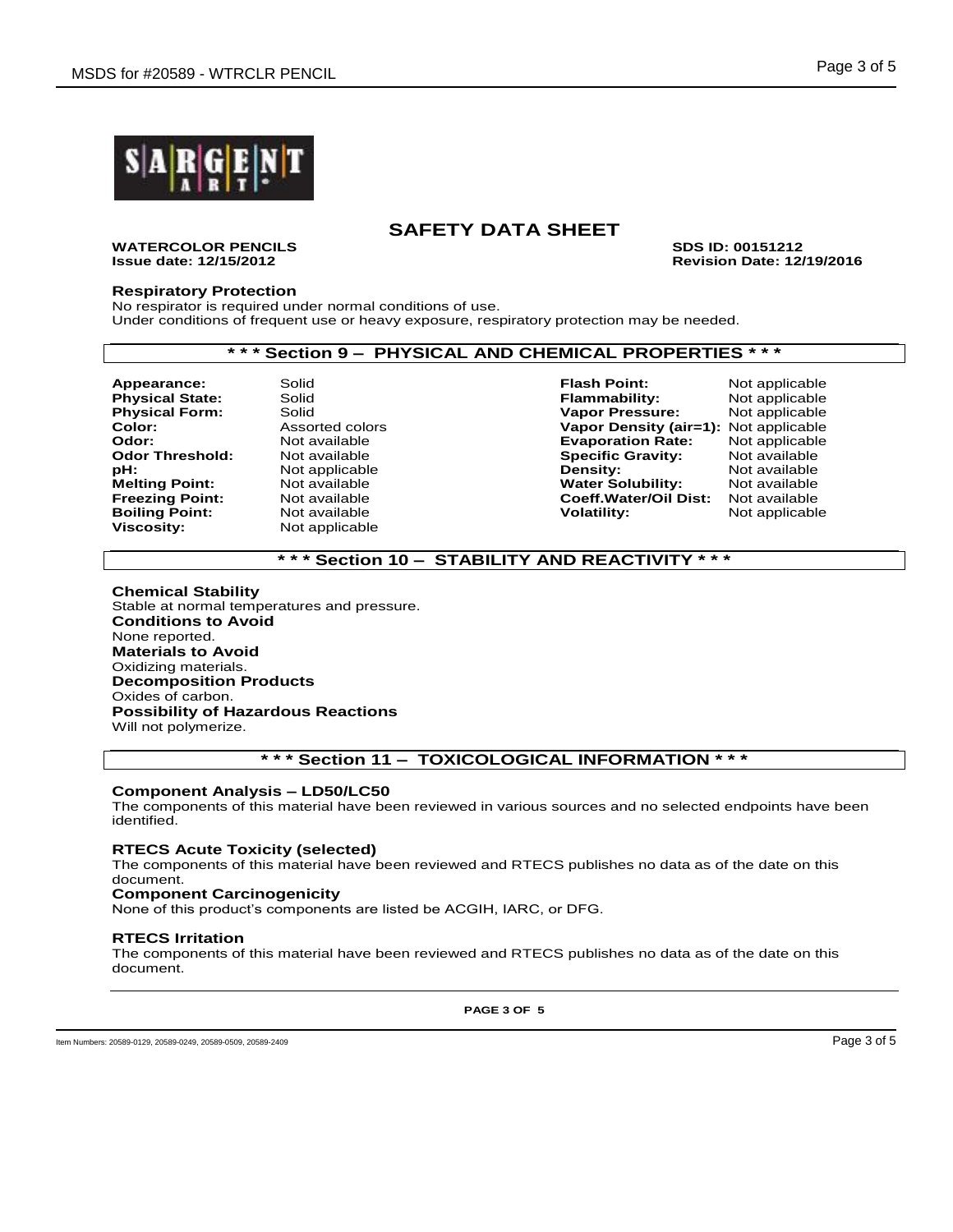

### **SAFETY DATA SHEET**

**WATERCOLOR PENCILS SDS ID: 00151212**

**Issue date: 12/15/2012 Revision Date: 12/19/2016**

### **\* \* \* Section 12 – ECOLOGICAL INFORMATION \* \* \***

#### **Component Analysis – Aquatic Toxicity**

No LOLI ecotoxicity data is available for this product's components.

### **\* \* \* Section 13 – DISPOSAL CONSIDERATION \* \* \***

#### **Disposal Methods**

Dispose in accordance with all applicable regulations. **Component Waste Numbers** The U.S. EPA has not published waste numbers for this product's components.

#### **\* \* \* Section 14 – TRANSPORT INFORMATION \* \* \***

| <b>US DOT Information:</b> | Not Regulated. |
|----------------------------|----------------|
| <b>TDG Information:</b>    | Not Regulated. |
| <b>ADR Information:</b>    | Not Regulated. |
| <b>RID Information:</b>    | Not Regulated. |
| <b>IATA Information:</b>   | Not Regulated. |
| <b>ICAO Information:</b>   | Not Regulated. |
| <b>IMDG Information:</b>   | Not Regulated. |
|                            |                |

### **\* \* \* Section 15 – REGULATORY INFORMATION \* \* \***

#### **U.S. Federal Regulations**

None of this products components are listed under SARA Section 302 (40 CFR 355 Appendix A), SARA Section 311/312 (40 CFR 370.21), SARA Section 313 (40 CFR 372.65), CERCLA (40 CFR 302.4), TSCA 12(b), or require an OSHA process safety plan.

# **SARA Section 311/312 (40 CFR 370 Subparts B and C)**

**Acute Health:** No **Chronic Health:** No **Fire:** No **Pressure:** No **Reactive:** No

#### **U.S. State Regulations**

None of this product's components are listed on the state lists from CA, MA, MN, NJ or PA.

Not regulated under California Proposition 65

#### **Canada**

This product has been classified in accordance with the criteria of the Controlled Products Regulations (CPR) and the MSDS contains all of the information required by the CPR.

WHMIS CLASSIFICATION: Not a Controlled Product under Canada's Workplace Hazardous Material Information System.

#### **Component Analysis – Inventory**

No information is available.

**PAGE 4 OF 5**

Item Numbers: 20589-0129, 20589-0249, 20589-0509, 20589-2409 Page 4 of 5